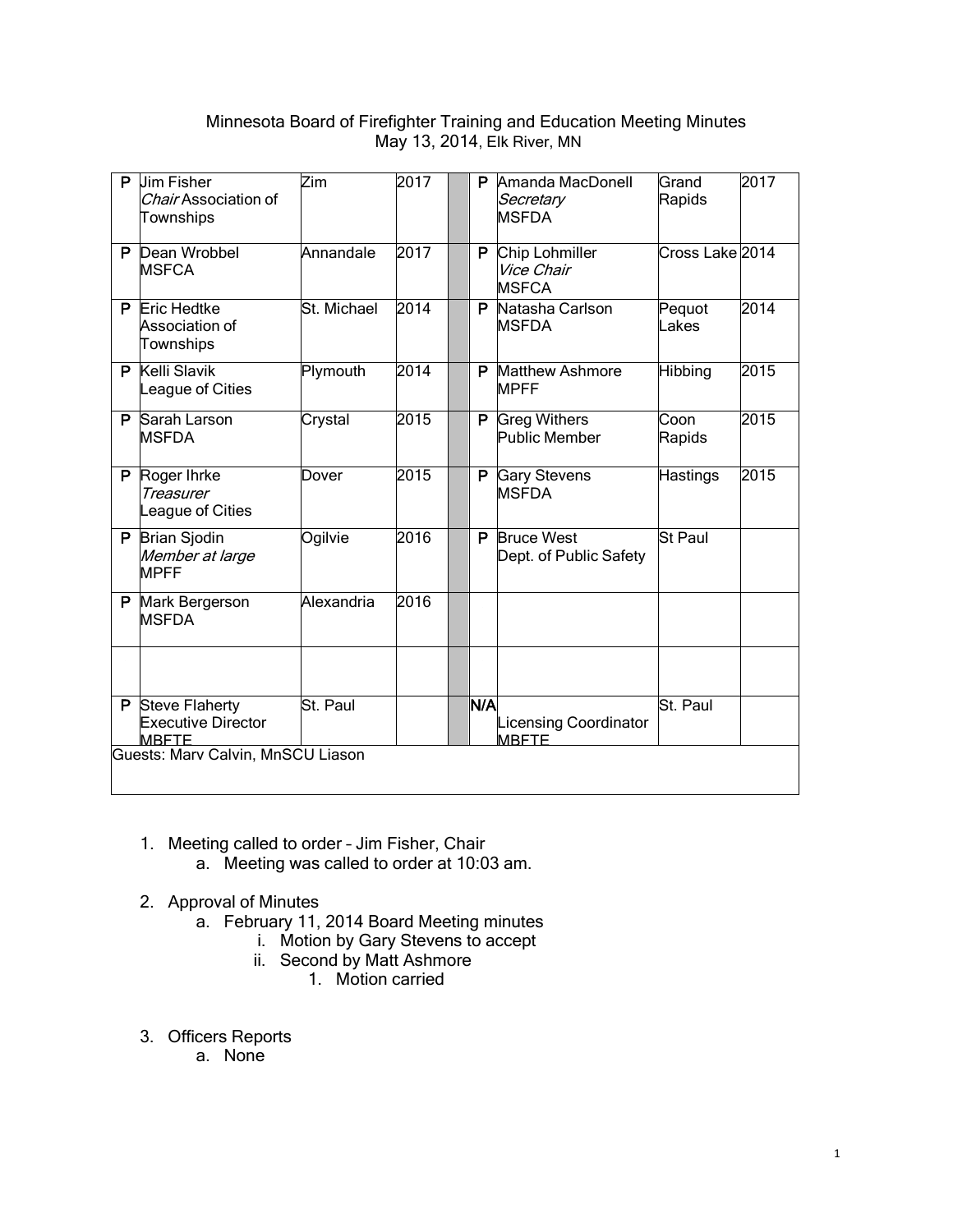- 4. Reports
	- a. Executive Director, Steve Flaherty
		- i. Steve provided a written report to all in attendance. He stated that he is honored to address the Board as the Executive Director.
		- ii. New Licensing Coordinator hired. Margaret Koele will begin on May  $22^{nd}$ .
		- iii. License renewals are at approximately 1,500 so far.
		- iv. Reimbursement requests information was shared with the Board.
	- b. Executive Committee, Chair Jim Fisher
		- i. Has not met.
	- c. Legislative Committee, Chair Jim Fisher
		- i. Has not met.
	- d. Licensing Committee, Eric Hedtke
		- i. Has not met.
	- e. Training Committee
		- i. Matt Ashmore discussed the Leadership Development Pilot training that was held in April at Camp Ripley.
		- ii. Matt stated that the committee has been working on Skill Sheets for use on the website. He spoke with vendors and received approval for use of PowerPoints and videos from J & B Publishers and from I.F.S.T.A. for free, along with skill sheets from the Fire Certification Board.
		- iii. Dean Wrobbel explained that the Certification Board indicated that we can use the skill sheets as they are, but if we change anything on them we would need their approval.
		- iv. Steve and Matt stated that they are working toward getting resources added to the website.
- 5. MBFTE positions –.
	- a. Nancy Libor, temporary
		- i. Covered in Executive Director's Report.
	- b. Margaret Koele, Licensing Coordinator.
		- i. Covered in Executive Director's Report
	- c. Fire Service Training and Licensing Specialist.
		- i. Steve stated that the job description has been sent to Human Resources within DPS. There were clarifications needed on the job description by H/R to ensure that it meets proper wording and criteria to classify the position and get it posted. He is hoping that this will be finalized by the end of June.
- 6. Update on Current/FutureTraining Courses
	- a. Mass/Gross Decon
		- i. Steve stated that these classes are running at capacity. Grainger has had a few problems with providing the materials for training classes.
	- b. Incident Safety Officer
		- i. Year two of a 4-year project. Classes are down from last year. MnSCU will need to provide 160 classes in this FY, and they have indicated that they should be able to make that.
	- c. Leadership Development
		- i. Course was well attended and good feedback was provided. This should be a valuable course for the fire service. Steve discussed the four course elements.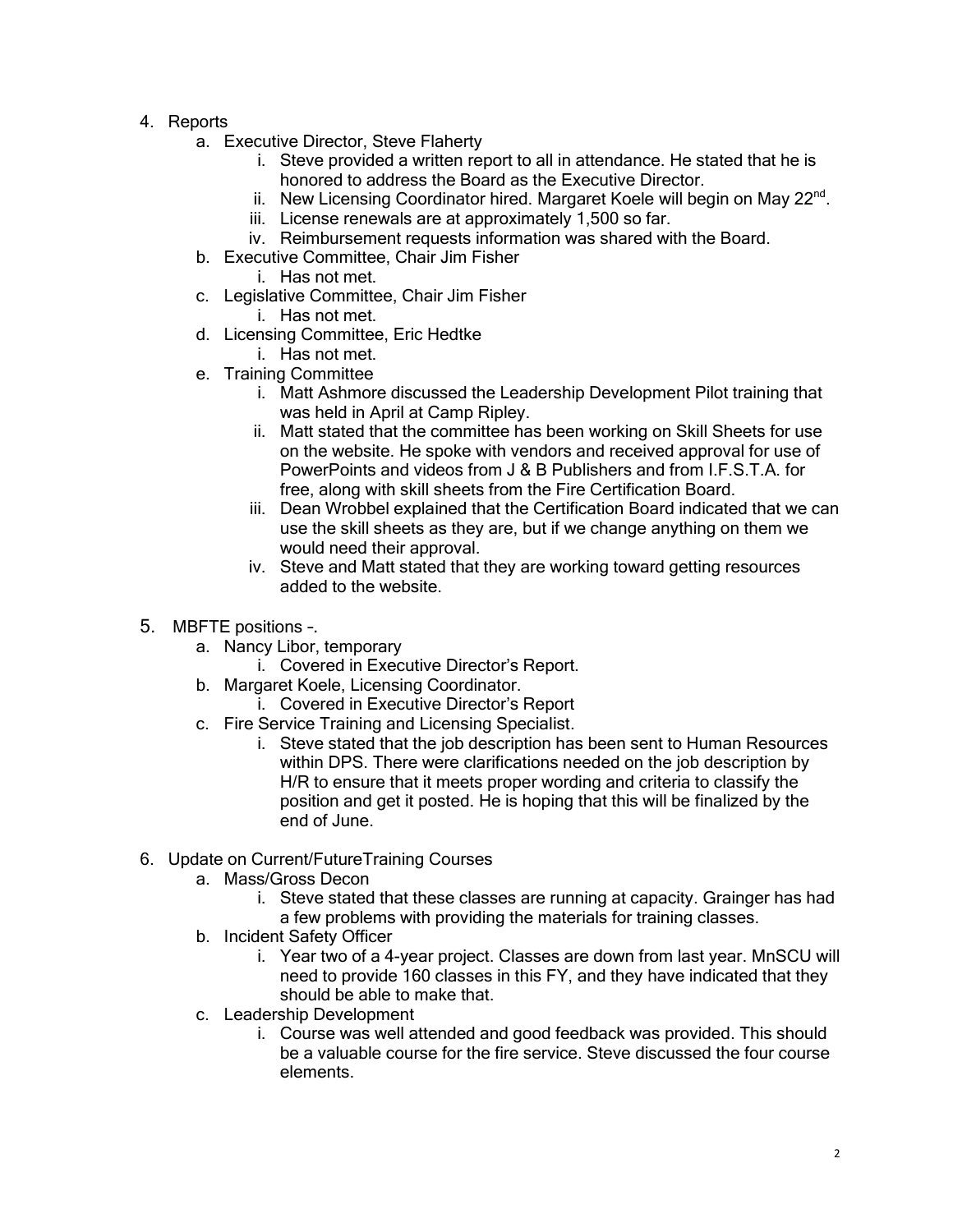- d. Training Reimbursemets
	- i. NFPA 1001 Steve mentioned in his Executive Director's Report.
	- ii. Live Burn at maximum award levels
	- iii. \$80/Firefighter Awards will see an influx of reimbursement requests as the fiscal year comes to a close.
	- iv. Conferences spent the budgeted amount.
- e. L-380 Leadership
	- i. Steve had further discussions with Tim Oland and Todd Manley from the DNR in regard to possible future funding for this course.
- f. NFPA 1091 Highway Safety
	- i. Steve and Bruce West have met with Keck Melby from the Hovland FD who is developing this training. Keck is looking for support from the MBFTE in this project. The NFPA should be adopting this standard within the next year.
- g. Crude Oil Responder
	- i. Bruce West stated the potential for \$1.25 million to the MBFTE as a reimbursement for training on response to rail/oil pipeline incidents. Backfill and overtime wages will be reimbursable for training as the bill reads now.
- h. Recruitment / Retention
	- i. Bruce discussed the Direct Tax Credit and a bill that will create a Pilot Project for a stipend from the Fire Marshal's Office for selected areas in the state. A study will help determine if the stipend had an impact on recruitment retention.
	- ii. Eric asked if the railroads would be helping to fund the Recruitment and Retention. Answer: NO.
- i. Sprinkler Amendment
	- i. Bruce discussed the proposed amendment(s). The Governor stated that he would veto the entire bonding bill if the amendment language was included. This statement made is unprecedented by the governor in favor of the fire service.

# 7. Old Business

a. Jim and Bruce described the \$1.3 million in Supplemental money going back to the fund as "pretty safe", and that \$450k is expected to go to the MBFTE.

# 8. New Business

- a. Reappointment letters for Directors
	- i. Steve stated that the Governor's Office needed letters of support for the members whose positions are due to expire in 2014 (Natasha, Kelli, Eric).
	- ii. Chip's position was clarified that it is due in 2015.
- b. FY15 Allocation thoughts
	- i. Financials Roger stated that we will need to consider doing something with the wages that were saved while Bruce was in the Fire Marshal's Office at the same time he was Executive Director before Steve was hired. Possibly roll it over into reimbursements?
- c. Fire Safety Account
	- i. Insurance money is rolling in more than what was budgeted for; \$10.2 million was budgeted and in May there was \$10.8 million. Probably close to \$13 million or a little more by the year end.